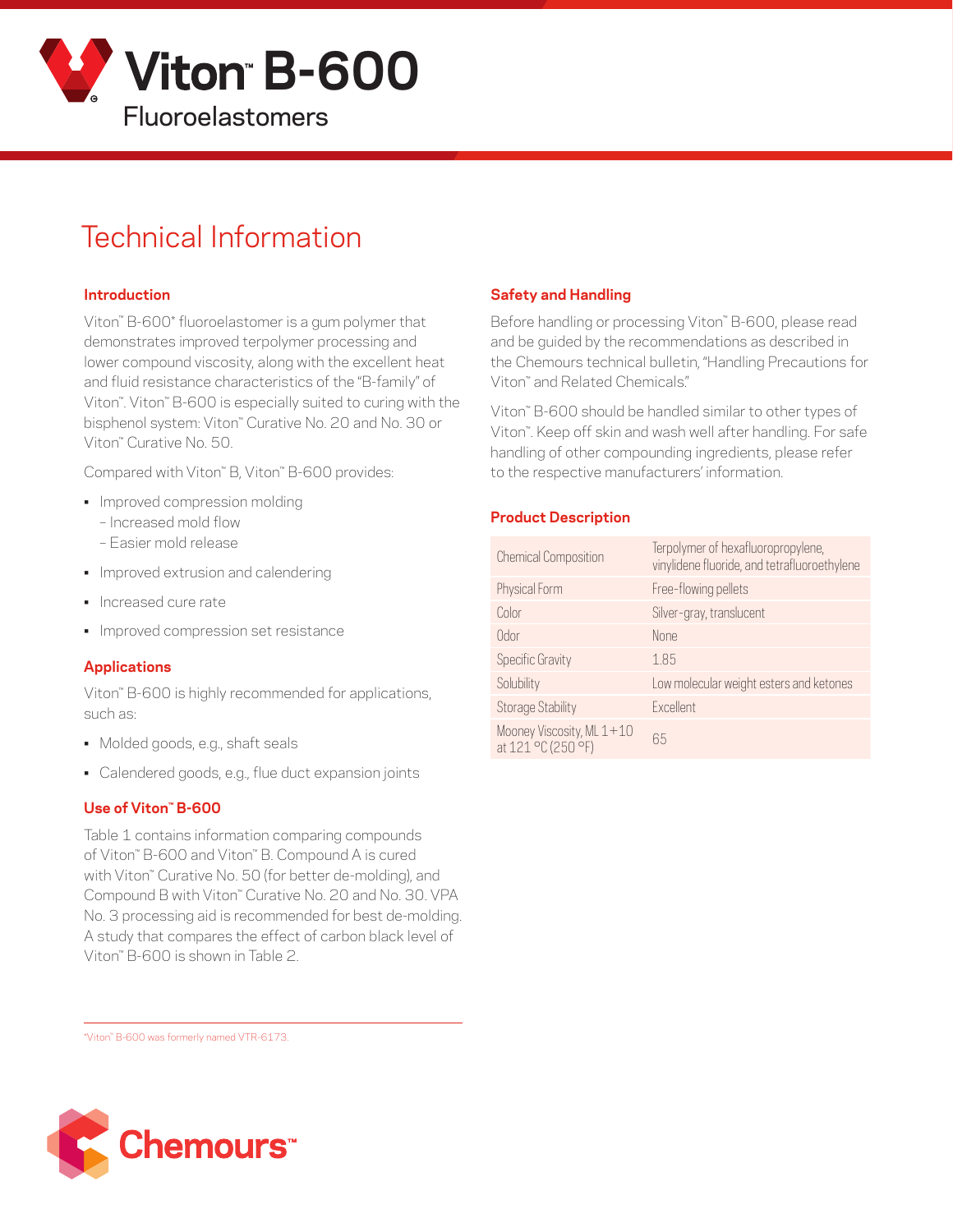## **Table 1. Performance of Viton™ B-600 in Typical Compounds**

|                                                                                                  | Viton" B-600 | Viton" B-600               | $V$ iton" B                |  |
|--------------------------------------------------------------------------------------------------|--------------|----------------------------|----------------------------|--|
| Viton" B-600                                                                                     | 100          | 100                        |                            |  |
| Viton <sup>"</sup> B                                                                             |              |                            | 100                        |  |
| Viton" Curative No. 20                                                                           |              | 3.0                        | 3.0                        |  |
| Viton" Curative No. 30                                                                           |              | 3.8                        | 3.8                        |  |
| Viton" Curative No. 50                                                                           | 2.5          |                            |                            |  |
| MT Black (N990)                                                                                  | 30           | 30                         | 30                         |  |
| High Activity Magnesium Oxide                                                                    | 3            | $\ensuremath{\mathcal{S}}$ | $\ensuremath{\mathcal{S}}$ |  |
| Calcium Hydroxide                                                                                | $6\,$        | 6                          | $\,6$                      |  |
| VPA No. 3                                                                                        | $\,1\,$      | 1                          | $\,1\,$                    |  |
| <b>Stock Properties</b>                                                                          |              |                            |                            |  |
| Mooney Scorch, MS at 121 °C (250 °F)                                                             |              |                            |                            |  |
| Minimum Viscosity, units                                                                         | 64           | 65                         | 79                         |  |
| Time to 10-unit rise, min                                                                        | >30          | >30                        | >30                        |  |
| ODR at 177 °C (350 °F), Microdie, 3° arc, 12 min                                                 |              |                            |                            |  |
| $M1$ , N·m (in·lb)                                                                               | 2.7(23)      | 2.9(25)                    | 4.6(40)                    |  |
| $t_{s}2$ , min                                                                                   | 2.2          | 1.5                        | 1.6                        |  |
| t'90, min                                                                                        | 3.7          | 3.2                        | 4.2                        |  |
| $M_H$ , N·m (in·lb)                                                                              | 12.9(111)    | 10.7(92)                   | 13.3(115)                  |  |
| <b>Vulcanizate Properties</b>                                                                    |              |                            |                            |  |
| Press Cure: 10 min at 177 °C (350 °F); Post-Cure: 24 hr at 232 °C (450 °F)                       |              |                            |                            |  |
| Stress/Strain at 23 °C (73 °F) - Original                                                        |              |                            |                            |  |
| 100% Modulus, MPa (psi)                                                                          | 6.3(910)     | 5.2(755)                   | 7.5(1,085)                 |  |
| Tensile Strength, MPa (psi)                                                                      | 13.0 (1,890) | 12.5(1,810)                | 14.8 (2,150)               |  |
| Elongation at Break, %                                                                           | 220          | 260                        | 215                        |  |
| Hardness, durometer A, points                                                                    | 74           | 72                         | 76                         |  |
| Stress/Strain at 23 °C (73 °F)-After aging 70 hr at 275 °C (528 °F)                              |              |                            |                            |  |
| 100% Modulus, MPa (psi)                                                                          | 3.0(430)     | 3.0(435)                   | 4.6(670)                   |  |
| Tensile Strength, MPa (psi)                                                                      | 8.3(1,200)   | 7.6(1,105)                 | 10.2(1,485)                |  |
| Elongation at Break, %                                                                           | 335          | 370                        | 280                        |  |
| Hardness, durometer A, points                                                                    | 71           | 70                         | 75                         |  |
| Compression Set, Method B, Plied Discs, %                                                        |              |                            |                            |  |
| 22 hr at 200 °C (392 °F)                                                                         | 13           | 21                         | 26                         |  |
| 70 hr at 200 °C (392 °F)                                                                         | 22           | 28                         | 38                         |  |
| Fluid Resistance, Volume Swell, %                                                                |              |                            |                            |  |
| Fuel C, 70 hr at 23 °C (73 °F)                                                                   | 3.0          | 2.9                        | 2.6                        |  |
| Methanol, 70 hr at 23 °C (73 °F)                                                                 | 19           | 19                         | 17                         |  |
| Stauffer 7700 Fluid, 70 hr at 175 °C (347 °F)                                                    | $\hbox{9}$   | 9                          | $\mathcal G$               |  |
| Conc. Sulfuric Acid (96%), 70 hr at 150 °C (302 °F)                                              | 22           | 24                         | 28                         |  |
| Stress/Strain at 23 °C (73 °F)-After aging 70 hr at 150 °C (302 °F) in Conc. Sulfuric Acid (96%) |              |                            |                            |  |
| 100% Modulus, MPa (psi)                                                                          | 3.6(515)     | 3.5(505)                   | 3.7(540)                   |  |
| Tensile Strength, MPa (psi)                                                                      | 7.7(1,115)   | 7.4(1,075)                 | 7.3(1,065)                 |  |
| Elongation at Break, %                                                                           | 250          | 265                        | 245                        |  |
| Hardness, durometer A, points                                                                    | 68           | 65                         | 67                         |  |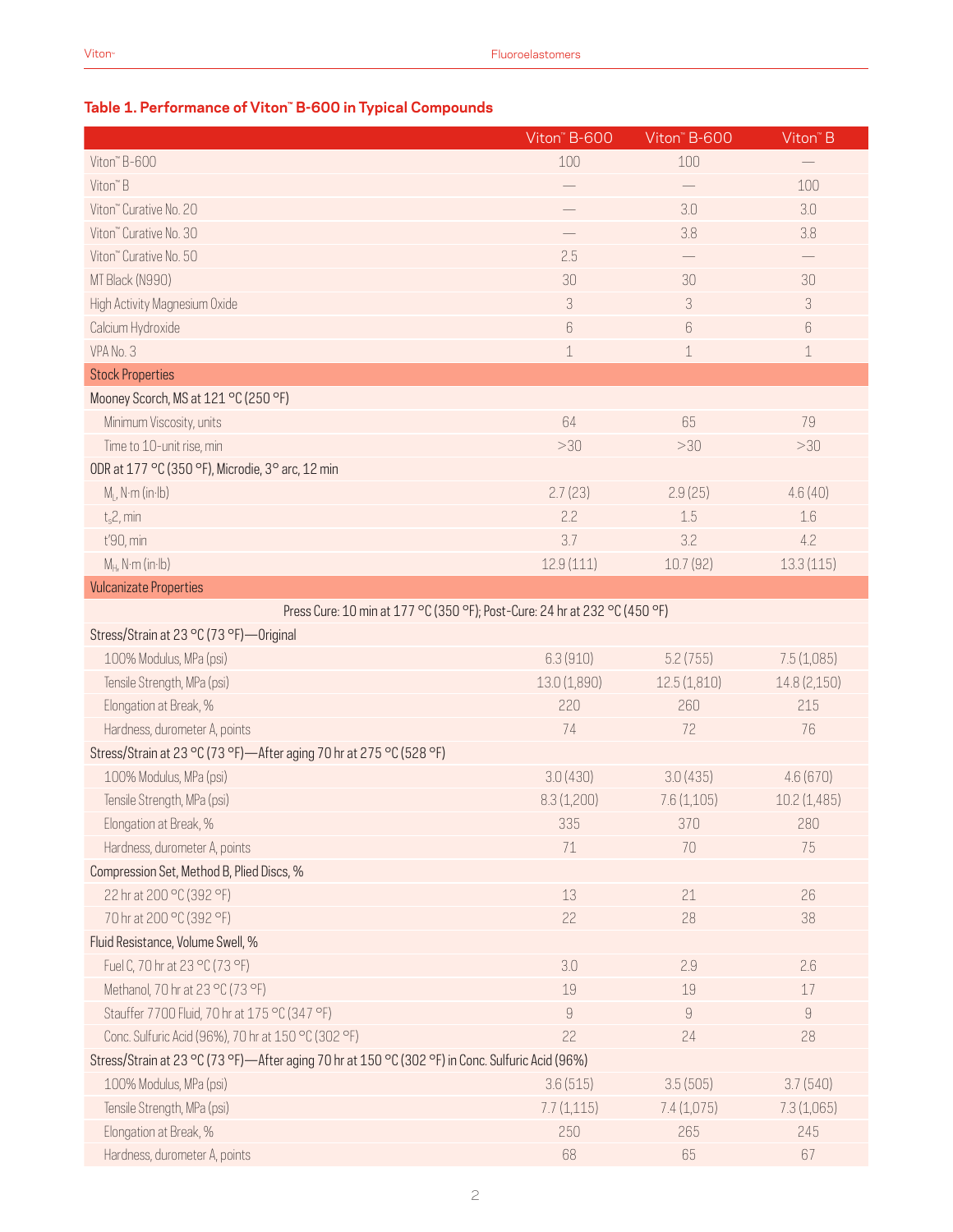## **Table 2. The Effect of Carbon Black Level in Viton™ B-600**

|                                                                                                  | 5 phr            | 15 phr                                                                     | $30$ <sub>phr</sub> | 45 phr                     | 60 phr         |  |
|--------------------------------------------------------------------------------------------------|------------------|----------------------------------------------------------------------------|---------------------|----------------------------|----------------|--|
| Viton" B-600                                                                                     | 93.4             | 93.4                                                                       | 93.4                | 93.4                       | 93.4           |  |
| MT Black (N990)                                                                                  | $\sqrt{5}$       | 15                                                                         | 30                  | 45                         | 60             |  |
| High-Activity Magnesium Oxide                                                                    | 3                | $\sqrt{3}$                                                                 | 3                   | $\ensuremath{\mathcal{S}}$ | 3              |  |
| Calcium Hydroxide                                                                                | $\boldsymbol{6}$ | 6                                                                          | 6                   | 6                          | 6              |  |
| Viton" Curative No. 20                                                                           | 3.0              | 3.0                                                                        | 3.0                 | 3.0                        | 3.0            |  |
| Viton" Curative No. 30                                                                           | 3.8              | 3.8                                                                        | 3.8                 | 3.8                        | 3.8            |  |
| VPA No. 3                                                                                        | $\,1\,$          | $\mathbf 1$                                                                | $\mathbf 1$         | $\mathbf 1$                | $\,1\,$        |  |
| <b>Stock Properties</b>                                                                          |                  |                                                                            |                     |                            |                |  |
| Mooney Scorch, MS at 121 °C (250 °F)                                                             |                  |                                                                            |                     |                            |                |  |
| Minimum Viscosity, units                                                                         | 53               | 57                                                                         | 72                  | 76                         | 90             |  |
| Time to 10-unit rise, min                                                                        | >30              | >30                                                                        | >30                 | >30                        | >30            |  |
| ODR at 177 °C (350 °F), Microdie, 3° arc, 12 min                                                 |                  |                                                                            |                     |                            |                |  |
| $M1$ , N·m (in·lb)                                                                               | 2.8(24)          | 2.8(24)                                                                    | 3.5(30)             | 3.2(28)                    | 3.7(32)        |  |
| $t_s$ 2, min                                                                                     | 1.9              | 1.9                                                                        | 1.8                 | 1.7                        | 1.5            |  |
| $t_c$ 90, min                                                                                    | 3.6              | 3.6                                                                        | 3.9                 | 3.9                        | 3.9            |  |
| $M_H$ , N·m (in·lb)                                                                              | 9.7(84)          | 10.2(88)                                                                   | 11.1(96)            | 11.7(101)                  | 12.2(105)      |  |
| <b>Vulcanizate Properties</b>                                                                    |                  |                                                                            |                     |                            |                |  |
|                                                                                                  |                  | Press Cure: 10 min at 177 °C (350 °F); Post-Cure: 24 hr at 232 °C (450 °F) |                     |                            |                |  |
| Stress/Strain at 23 °C (73 °F) - Original                                                        |                  |                                                                            |                     |                            |                |  |
| 100% Modulus, MPa (psi)                                                                          | 2.2(315)         | 3.3(475)                                                                   | 5.3(775)            | 7.2(1,045)                 | 9.6(1,385)     |  |
| Tensile Strength, MPa (psi)                                                                      | 11.1(1,615)      | 12.3(1,785)                                                                | 12.7 (1,835)        | 12.1(1,755)                | 12.0(1,735)    |  |
| Elongation at Break, %                                                                           | 325              | 290                                                                        | 225                 | 190                        | 140            |  |
| Hardness, durometer A, points                                                                    | 56               | 63                                                                         | 71                  | 82                         | 88             |  |
| Stress/Strain at 23 °C (73 °F)-After aging 70 hr at 275 °C (528 °F)                              |                  |                                                                            |                     |                            |                |  |
| 100% Modulus, MPa (psi)                                                                          | 1.1(165)         | 1.7(245)                                                                   | 2.9(420)            | 4.0(575)                   | 4.7(685)       |  |
| Tensile Strength, MPa (psi)                                                                      | 7.4(1,070)       | 7.0(1,015)                                                                 | 7.1(1,025)          | 6.4(930)                   | 6.1(890)       |  |
| Elongation at Break, %                                                                           | 550              | 440                                                                        | 375                 | 340                        | 285            |  |
| Hardness, durometer A, points                                                                    | 55               | 62                                                                         | 71                  | 83                         | 89             |  |
| Compression Set, Method B, Plied Discs, %                                                        |                  |                                                                            |                     |                            |                |  |
| 22 hr at 200 °C (392 °F)                                                                         | 18               | 20                                                                         | 20                  | 24                         | 36             |  |
| 70 hr at 200 °C (392 °F)                                                                         | 25               | 28                                                                         | $31\,$              | 34                         | 45             |  |
| Fluid Resistance, Volume Swell, %                                                                |                  |                                                                            |                     |                            |                |  |
| Fuel C, 70 hr at 23 °C (73 °F)                                                                   | 3.4              | 3.0                                                                        | 3.0                 | 2.6                        | 2.3            |  |
| Methanol, 70 hr at 23 °C (73 °F)                                                                 | 23               | 21                                                                         | 20                  | 14                         | 11             |  |
| Stauffer 7700 Fluid, 70 hr at 175 °C (347 °F)                                                    | $11\,$           | $10\,$                                                                     | $\hbox{g}$          | $\, 8$                     | $\overline{7}$ |  |
| Conc. Sulfuric Acid (96%), 70 hr at 150 °C (302 °F)                                              | 26               | 24                                                                         | 22                  | 29                         | 35             |  |
| Stress/Strain at 23 °C (73 °F)-After aging 70 hr at 150 °C (302 °F) in Conc. Sulfuric Acid (96%) |                  |                                                                            |                     |                            |                |  |
| 100% Modulus, MPa (psi)                                                                          | 1.3(275)         | 2.5(365)                                                                   | 3.7(540)            | 3.0(430)                   | 2.0(285)       |  |
| Tensile Strength, MPa (psi)                                                                      | 8.8(1,280)       | 8.3(1,200)                                                                 | 8.1(1,170)          | 5.5(800)                   | 6.8(990)       |  |
| Elongation at Break, %                                                                           | 320              | 300                                                                        | 245                 | 325                        | 390            |  |
| Hardness, durometer A, points                                                                    | 51               | 57                                                                         | 65                  | 67                         | 59             |  |